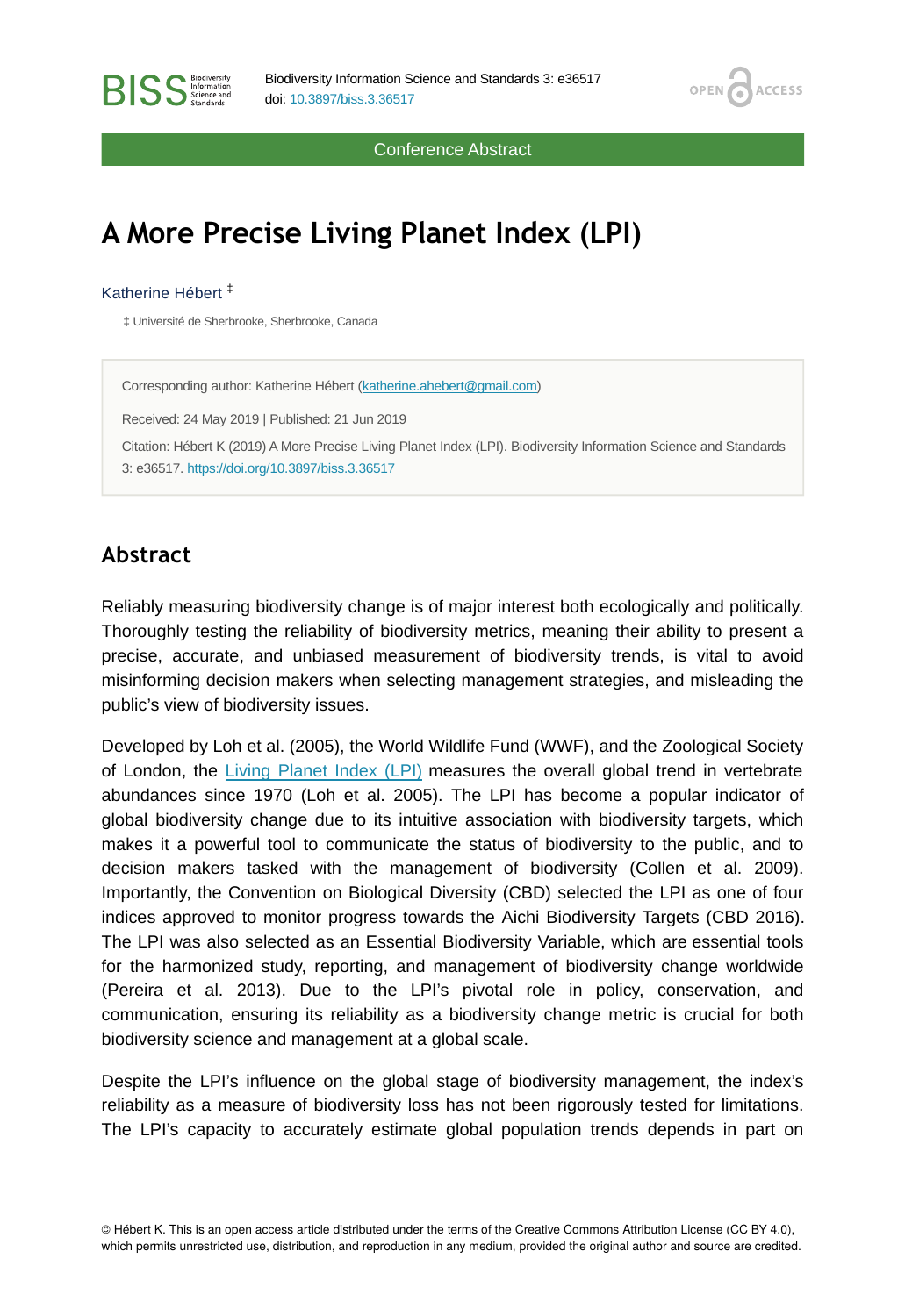undetected errors in its supporting data, including process errors (i.e. random population fluctuations), and observation errors (i.e. poor detectability of certain species) (Clark and Bjørnstad 2004, Gotelli and Colwell 2001, Dennis et al. 2006, Buckland et al. 2004). These errors are often undocumented and cannot be directly assessed, making it difficult to determine their impact on LPI trends. Interpretation of an LPI trend also heavily relies on its precision, which establishes the uncertainty surrounding the estimated magnitude and direction of biodiversity change. If uncertainty is high, the LPI is a less reliable measure of biodiversity change, and must be interpreted with greater caution when communicating biodiversity trends to the public and when choosing management strategies (Hui et al. 2008). The LPI's confidence interval progressively widens as uncertainty accumulates over time from the baseline in 1970 (WWF 2018, McRae et al. 2017, Collen et al. 2009). This growing imprecision could impede our ability to confidently interpret both the direction and magnitude of biodiversity change, which has serious implications for monitoring progress towards global biodiversity targets, and for maintaining public engagement in biodiversity issues.

Here, we suggest a methodological approach to address this growing uncertainty, in order to improve the reliability of the LPI. We propose a methodology for integrating the covariation between population trends into the computation of the LPI, in order to bolster confidence in related trends and ultimately decrease imprecision. Rather than assuming all population trends are varying in isolation, we explicitly identify covariation between population trends, and weight populations according to this covariation. We then compare the confidence intervals of the reported LPI trend to the trend obtained using our proposed methodology, and consider the potential political, ecological, and communicational implications of this approach on the interpretation of biodiversity metrics.

#### **Keywords**

Living Planet Index, precision, biodiversity change, biodiversity metric

#### **Presenting author**

Katherine Hébert

### **Presented at**

Biodiversity\_Next 2019

### **Hosting institution**

Université de Sherbrooke